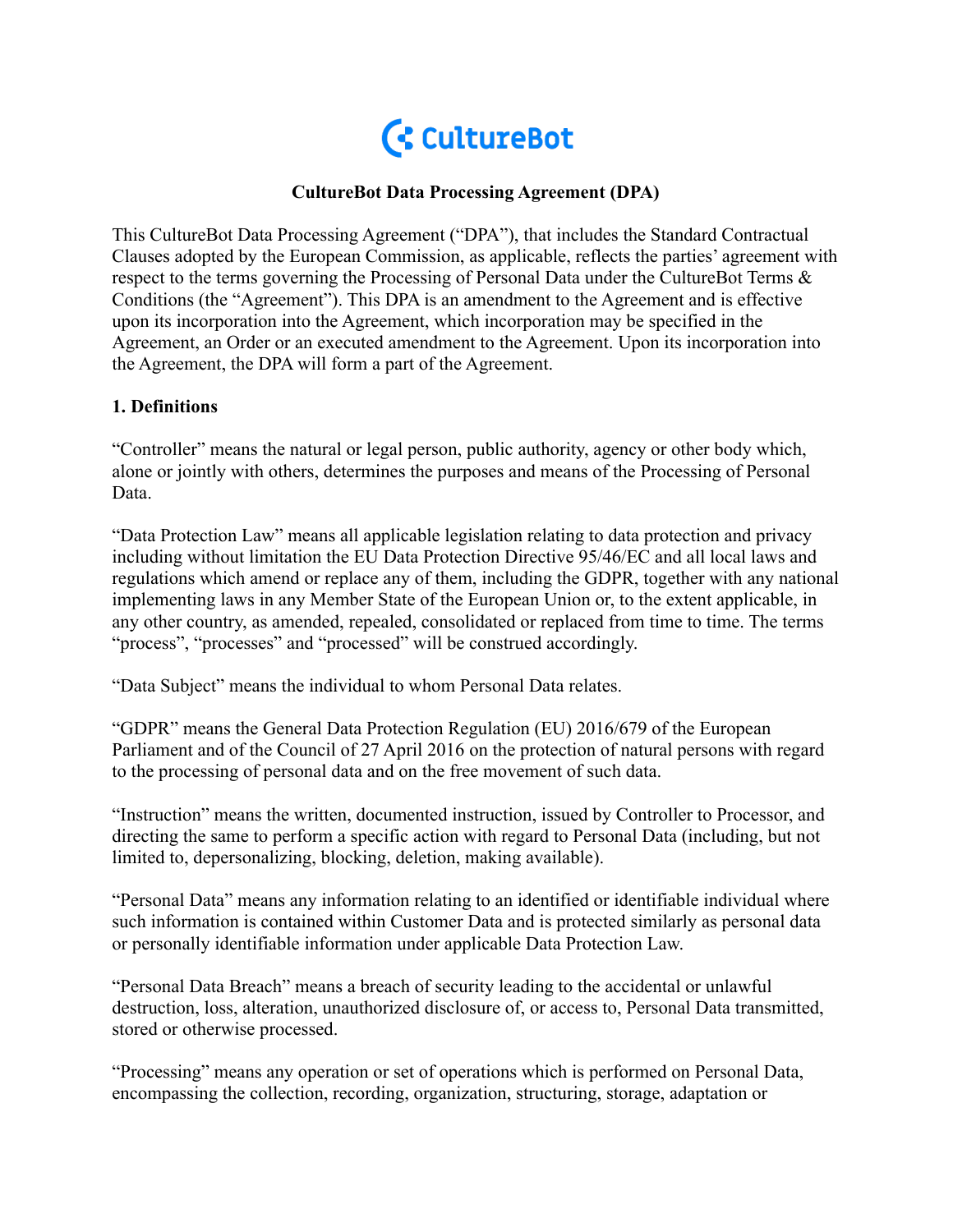alteration, retrieval, consultation, use, disclosure by transmission, dissemination or otherwise making available, alignment or combination, restriction or erasure of Personal Data.

"Processor" means a natural or legal person, public authority, agency or other body which processes Personal Data on behalf of the Controller.

"Standard Contractual Clauses" means the clauses attached hereto as Exhibit 1 pursuant to the European Commission's decision (C(2010)593) of 5 February 2010 on Standard Contractual Clauses for the transfer of personal data to processors established in third countries which do not ensure an adequate level of data protection.

## **2. Details of the Processing**

a. Categories of Data Subjects. Controller may submit Personal Data to the Subscription Service, the extent of which is determined and controlled by Controller in its sole discretion, and which may include, but is not limited to Controller's Contacts and other end users including Controller's employees, contractors, collaborators, customers, prospects, suppliers and subcontractors. Data Subjects also include individuals attempting to communicate with or transfer Personal Data to the Controller's end users.

b. Types of Personal Data. Contact Information, the extent of which is determined and controlled by the Customer in its sole discretion, and other Personal Data such as navigational data (including website usage information), email data, system usage data, application integration data, and other electronic data submitted, stored, sent, or received by the Controller, or the Controller's end users, via the Subscription Service.

c. Subject-Matter and Nature of the Processing. The subject-matter of Processing of Personal Data by Processor is the provision of the services to the Controller that involves the Processing of Personal Data. Personal Data will be subject to those Processing activities as may be specified in the Agreement and an Order.

d. Purpose of the Processing. Personal Data will be Processed for purposes of providing the services set out, as further instructed by Controller in its use of the Services, and otherwise agreed to in the Agreement and any applicable Order.

e. Duration of the Processing. Personal Data will be Processed for the duration of the Agreement, subject to Section 4 of this DPA.

## **3. Controller Responsibility**

Within the scope of the Agreement and in its use of the services, Controller shall be solely responsible for complying with the statutory requirements relating to data protection and privacy, in particular regarding the disclosure and transfer of Personal Data to the Processor and the Processing of Personal Data. For the avoidance of doubt, Controller's instructions for the Processing of Personal Data shall comply with the Data Protection Law. This DPA is Customer's complete and final instruction to CultureBot in relation to Personal Data and that additional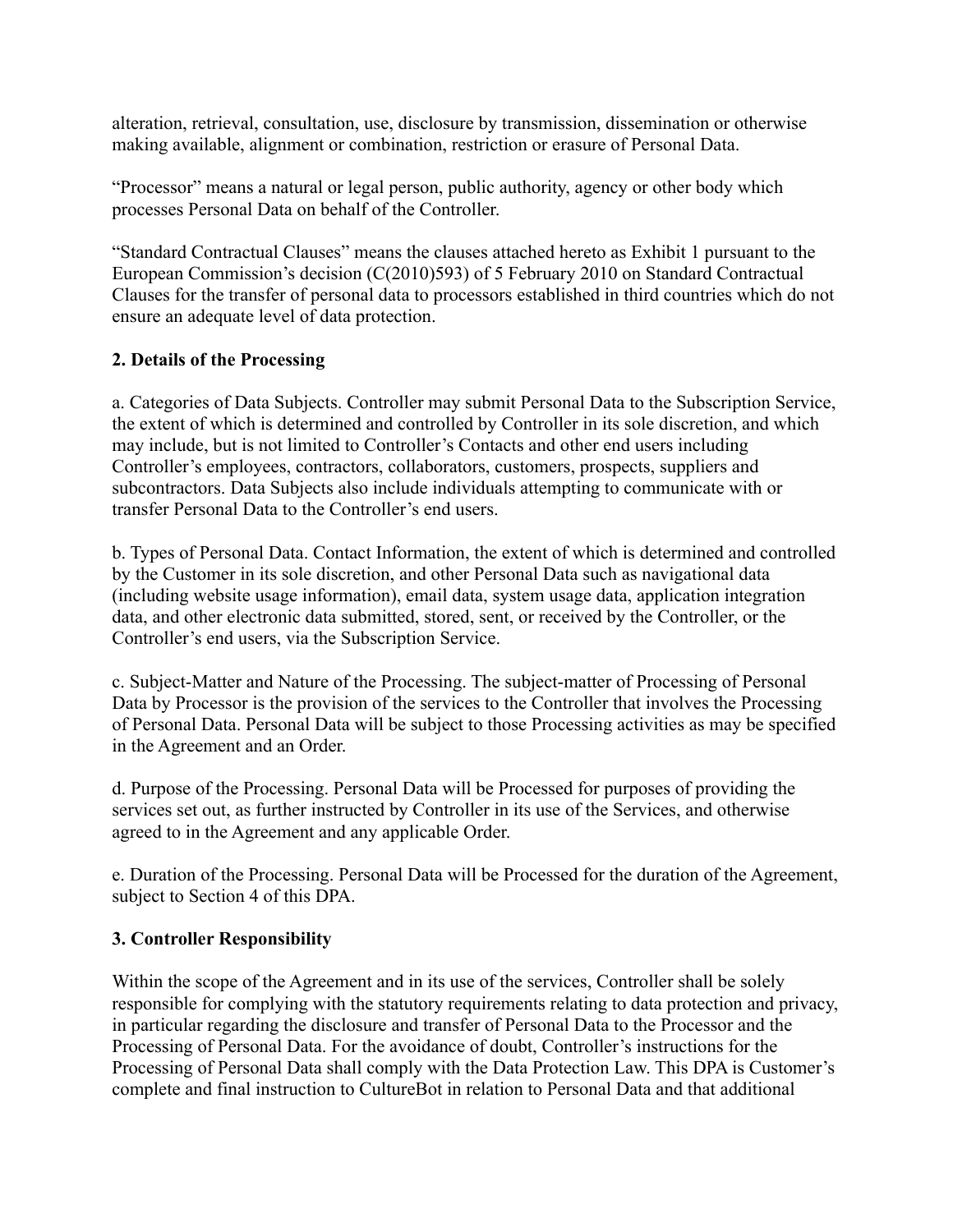instructions outside the scope of DPA would require prior written agreement between the parties. Instructions shall initially be specified in the Agreement and may, from time to time, thereafter, be amended, amplified or replaced by Controller in separate written instructions (as individual instructions).

Controller shall inform Processor without undue delay and comprehensively about any errors or irregularities related to statutory provisions on the Processing of Personal Data.

### **4. Obligations of Processor**

a. Compliance with Instructions. The parties acknowledge and agree that Customer is the Controller of Personal Data and CultureBot is the Processor of that data. Processor shall collect, process and use Personal Data only within the scope of Controller's Instructions. If the Processor believes that an Instruction of the Controller infringes the Data Protection Law, it shall immediately inform the Controller without delay. If Processor cannot process Personal Data in accordance with the Instructions due to a legal requirement under any applicable European Union or Member State law, Processor will (i) promptly notify the Controller of that legal requirement before the relevant Processing to the extent permitted by the Data Protection Law; and (ii) cease all Processing (other than merely storing and maintaining the security of the affected Personal Data) until such time as the Controller issues new instructions with which Processor is able to comply. If this provision is invoked, Processor will not be liable to the Controller under the Agreement for any failure to perform the applicable services until such time as the Controller issues new instructions in regard to the Processing.

b. Security. Processor shall take the appropriate technical and organizational measures to adequately protect Personal Data against accidental or unlawful destruction, loss, alteration, unauthorized disclosure of, or access to Personal Data, described under Appendix 2 to the Standard Contractual Clauses. Such measures include, but are not limited to:

i. the prevention of unauthorized persons from gaining access to Personal Data Processing systems,

ii. the prevention of Personal Data Processing systems from being used without authorization,

iii. ensuring that persons entitled to use a Personal Data Processing system gain access only to such Personal Data as they are entitled to accessing in accordance with their access rights, and that, in the course of Processing or use and after storage, Personal Data cannot be read, copied, modified or deleted without authorization,

iv. ensuring that Personal Data cannot be read, copied, modified or deleted without authorization during electronic transmission, transport or storage on storage media, and that the target entities for any transfer of Personal Data by means of data transmission facilities can be established and verified,

v. ensuring the establishment of an audit trail to document whether and by whom Personal Data have been entered into, modified in, or removed from Personal Data Processing systems,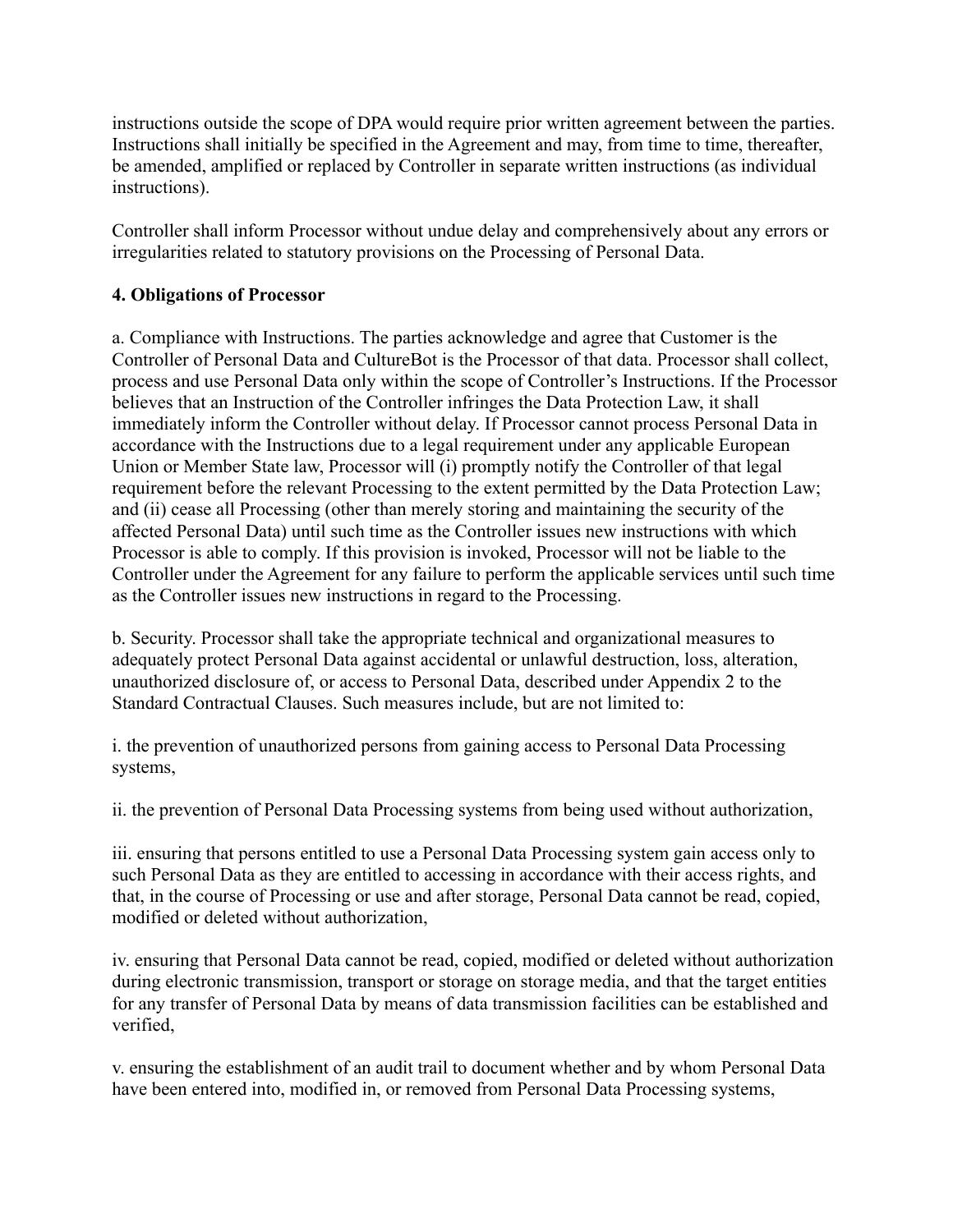vi. ensuring that Personal Data is Processed solely in accordance with the Instructions,

vii. ensuring that Personal Data is protected against accidental destruction or loss.

Processor will facilitate Controller's compliance with the Controller's obligation to implement security measures with respect to Personal Data (including if applicable Controller's obligations pursuant to Articles 32 to 34 (inclusive) of the GDPR), by (i) implementing and maintaining the security measures described under Appendix 2, (ii) complying with the terms of Section 4.d. (Personal Data Breaches); and (iii) providing the Controller with information in relation to the Processing in accordance with Section 6 (Audits).

c. Confidentiality. Processor shall ensure that any personnel whom Processor authorizes to process Personal Data on its behalf is subject to confidentiality obligations with respect to that Personal Data. The undertaking to confidentiality shall continue after the termination of the above-entitled activities.

d. Personal Data Breaches. Processor will notify the Controller without undue delay after it becomes aware of any Personal Data Breach affecting any Personal Data. At the Controller's request, Processor will promptly provide the Controller with all reasonable assistance necessary to enable the Controller to notify relevant Personal Data Breaches to competent authorities and/or affected Data Subjects, if Controller is required to do so under the Data Protection Law.

e. Deletion or Retrieval of Personal Data. Other than to the extent required to comply with Data Protection Law, following termination or expiration of the Agreement, Processor will delete or return all Personal Data (including copies thereof) processed pursuant to this DPA. If Processor is unable to delete Personal Data for technical or other reasons, Processor will apply measures to ensure that Personal Data is blocked from any further Processing.

Controller shall, upon termination or expiration of the Agreement and by way of issuing an Instruction, stipulate, within a period of time set by Processor, the reasonable measures to return data or to delete stored data. Any additional cost arising in connection with the return or deletion of Personal Data after the termination or expiration of the Agreement shall be borne by **Controller** 

Processor will enable Controller to delete Personal Data of end users using the functionality of the Subscription Service.

f. Data Protection Impact Assessments and Consultation with Supervisory Authorities. To the extent that the required information is available to Processor and the Controller does not otherwise have access to the required information, Processor will provide reasonable assistance to Controller with any data protection impact assessments, and prior consultations with supervisory authorities or other competent data privacy authorities, which Controller reasonably considers to be required by article 35 or 36 of the GDPR or equivalent provisions of any other Data Protection Law, in each case solely in relation to the processing of Personal Data.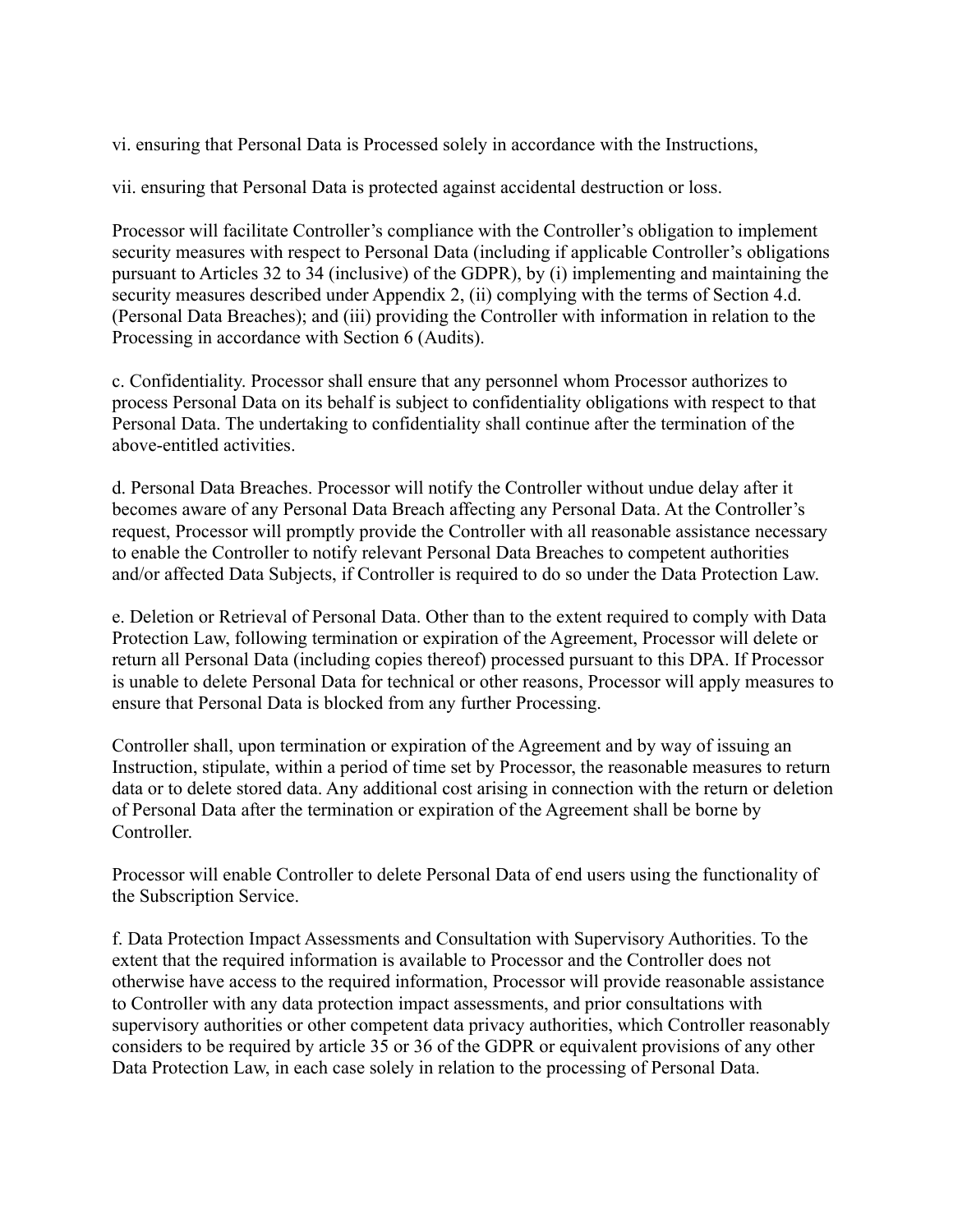## **5. Data Subject Requests**

Processor will enable Controller to respond to requests from Data Subjects to exercise their rights under the applicable Data Protection Law in a manner consistent with the functionality of the Subscription Service. To the extent that Controller does not have the ability to address a Data Subject request, then upon Controller's request Processor shall provide reasonable assistance to the Controller to facilitate such Data Subject request to the extent able and only as required by applicable Data Protection Law. Controller shall reimburse Processor for the commercially reasonable costs arising from this assistance.

Processor will provide reasonable assistance, including by appropriate technical and organizational measures and taking into account the nature of the Processing, to enable Controller to respond to any request from Data Subjects seeking to exercise their rights under the Data Protection Law with respect to Personal Data (including access, rectification, restriction, deletion or portability of Personal Data, as applicable), to the extent permitted by the law. If such request is made directly to Processor, Processor will promptly inform Controller and will advise Data Subjects to submit their request to the Controller. Controller shall be solely responsible for responding to any Data Subjects' requests.

## **6. Audits**

Processor shall, in accordance with Data Protection Laws and in response to a reasonable written request by Controller, make available to Controller such information in Processor's possession or control related to Processor's compliance with the obligations of data processors under Data Protection Law in relation to its Processing of Personal Data.

Controller may, upon written request and at least 30 days' notice to Processor, during regular business hours and without interrupting Processor's business operations, conduct an inspection of Processor's business operations or have the same conducted by a qualified third-party auditor subject to Processor's approval, which shall not be unreasonably withheld.

Processor shall, upon Controller's written request and on at least 30 days' notice to the Processor, provide Controller with all information necessary for such audit, to the extent that such information is within Processor's control and Processor is not precluded from disclosing it by applicable law, a duty of confidentiality, or any other obligation owed to a third party.

## **7. Sub-Processors**

a. Appointment of Sub-Processors. Controller acknowledges and agrees to (a) the engagement as sub-Processors of Processor's affiliated companies and (b) that Processor and Processor's affiliated companies respectively may engage third-party sub-Processors in connection with the provision of the Subscription Service. For the avoidance of doubt, the above authorization constitutes Controller's prior written consent to the sub-Processing by Processor for purposes of Clause 11 of the Standard Contractual Clauses.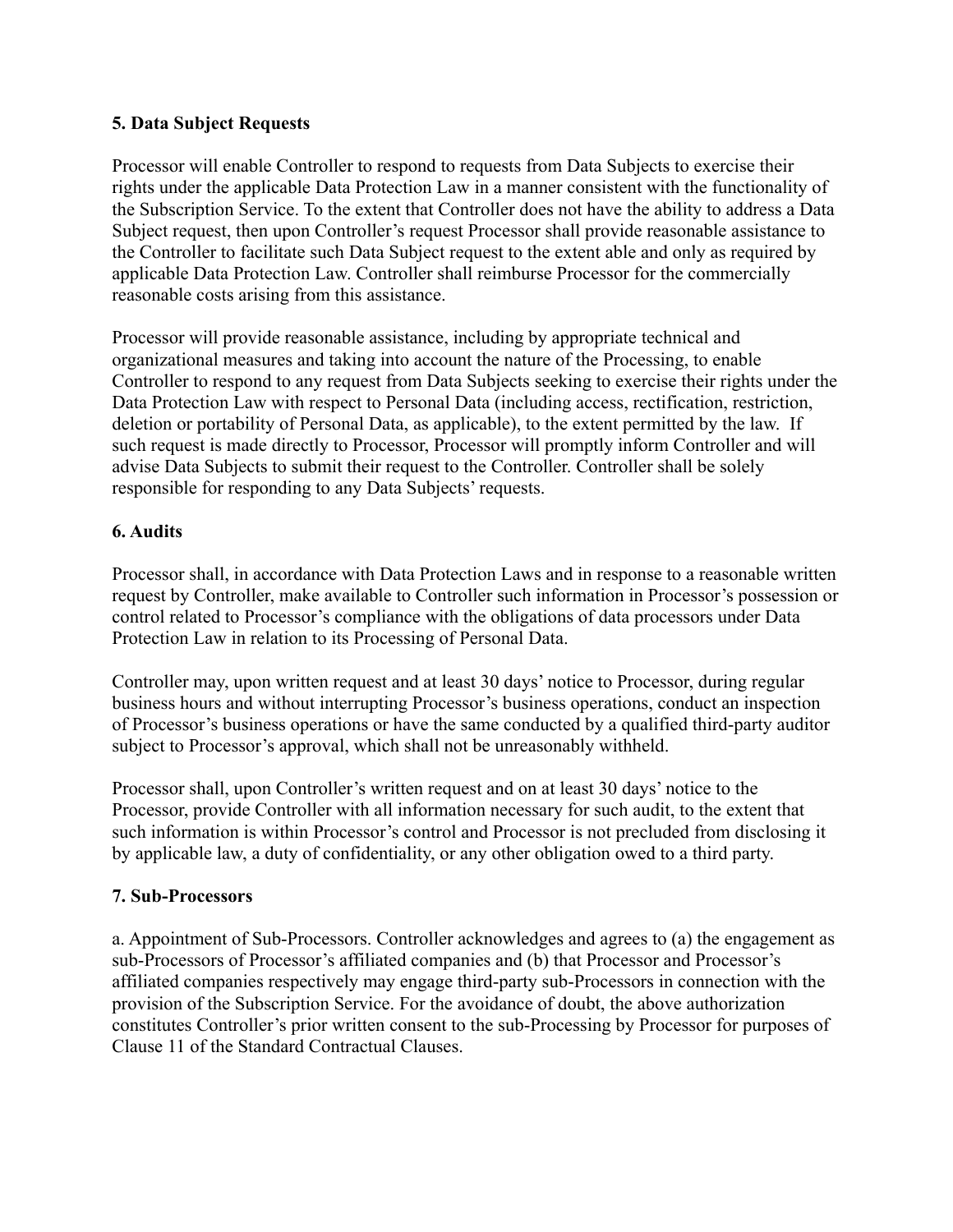Where Processor engages sub-Processors, Processor will enter into a contract with the sub-Processor that imposes on the sub-Processor the same obligations that apply to Processor under this DPA. Where the sub-Processor fails to fulfill its data protection obligations, Processor will remain liable to the Controller for the performance of such sub-Processors obligations.

Where a sub-Processor is engaged, the Controller must be granted the right to monitor and inspect the sub-Processor's activities in accordance with this DPA and the Data Protection Law, including to obtain information from the Processor, upon written request, on the substance of the contract and the implementation of the data protection obligations under the sub-Processing contract, where necessary by inspecting the relevant contract documents.

The provisions of this Section 7 shall mutually apply if the Processor engages a sub-Processor in a country outside the European Economic Area ("EEA") not recognized by the European Commission as providing an adequate level of protection for personal data. If, in the performance of this DPA, CultureBot transfers any Personal Data to a sub-Processor located outside of the EEA, CultureBot shall, in advance of any such transfer, ensure that a legal mechanism to achieve adequacy in respect of that processing is in place.

## **8. Data Transfers**

Controller acknowledges and agrees that, in connection with the performance of the services under the Agreement, Personal Data will be transferred to CultureBot, Inc. in the United States. Processor may access and perform Processing of Personal Data on a global basis as necessary to provide the Subscription Service, in accordance with the CultureBot Terms & Conditions.

CultureBot, Inc. has certified to the EU-U.S. and Swiss-U.S. Privacy Shield Frameworks as administered by the U.S. Department of Commerce, in order to implement appropriate safeguards for such transfers pursuant to Article 46 of the GDPR. The Standard Contractual Clauses at Exhibit 1 will apply with respect to Personal Data that is transferred outside the EEA, either directly or via onward transfer, to any country not recognized by the European Commission as providing an adequate level of protection for personal data (as described in the Data Protection Law).

To the extent that Controller or Processor are relying on a specific statutory mechanism to normalize international data transfers and that mechanism is subsequently revoked, or held in a court of competent jurisdiction to be invalid, Controller and Processor agree to cooperate in good faith to pursue a suitable alternate mechanism that can lawfully support the transfer.

## **9. General Provisions**

With respect to updates and changes to this DPA, the terms that apply in the "Amendment; No Waiver" section of "Miscellaneous" in the Agreement shall apply.

In case of any conflict, this DPA shall take precedence over the regulations of the Agreement. Where individual provisions of this DPA are invalid or unenforceable, the validity and enforceability of the other provisions of this DPA shall not be affected.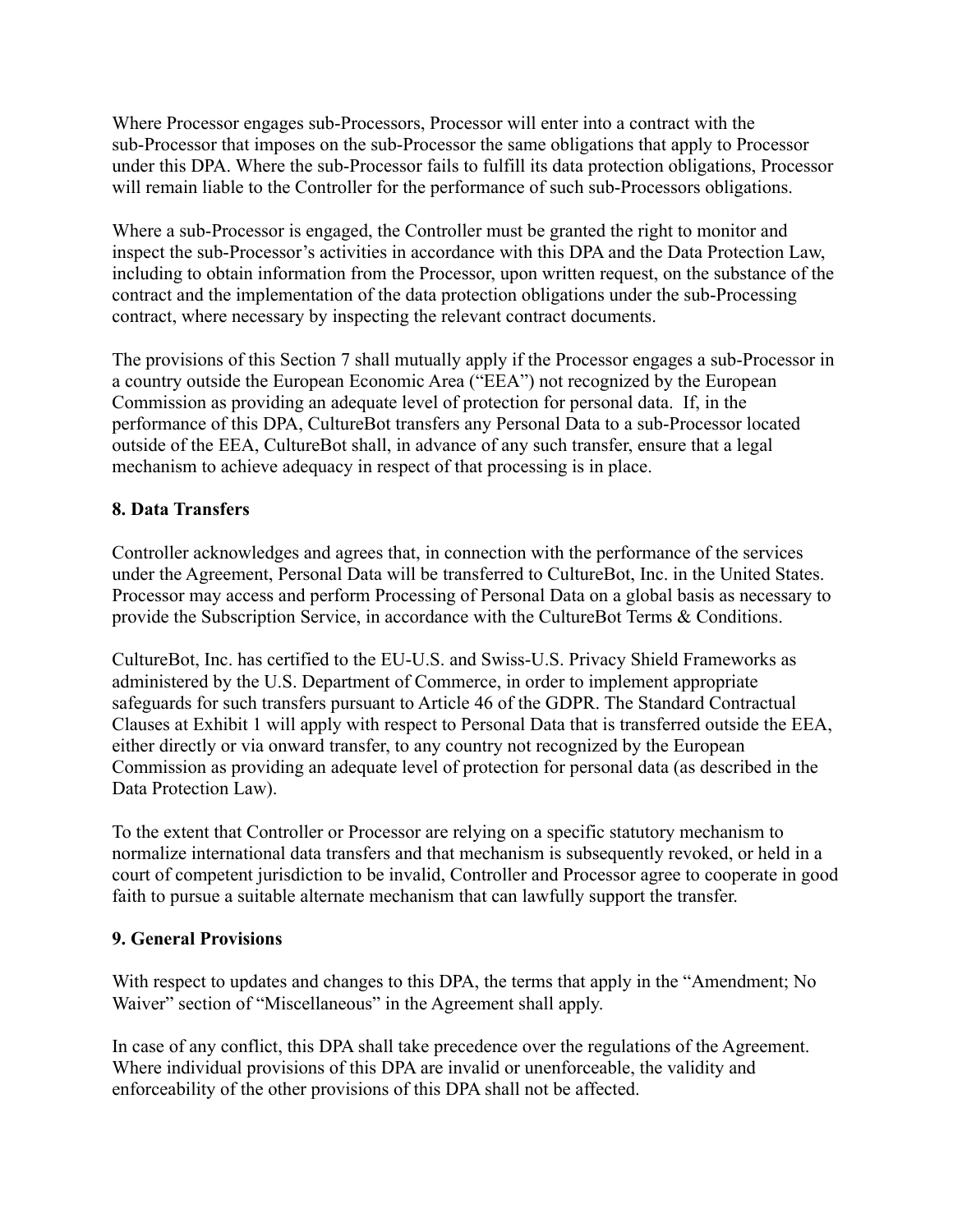Upon the incorporation of this DPA into the Agreement, the parties indicated in Section 10 below (Parties to this DPA) are agreeing to the Standard Contractual Clauses (where and as applicable) and all appendixes attached thereto. In the event of any conflict or inconsistency between this DPA and the Standard Contractual Clauses in Exhibit 1, the Standard Contractual Clauses shall prevail, provided however: (a) Controller may exercise its right of audit under clause 5(f) of the standard contractual clauses as set out in, and subject to the requirements of, section 6 of this DPA; and (b) Processor may appoint sub-Processors as set out, and subject to the requirements of, section 4 and section 7 of this DPA.

## **10. Parties to this DPA**

This DPA is an amendment to and forms part of the Agreement. Upon the incorporation of this DPA into the Agreement (i) Controller and the CultureBot entity that are each a party to the Agreement are also each a party to this DPA, and (ii) to the extent that CultureBot Inc. is not the party to the Agreement, CultureBot, Inc. is a party to this DPA, but only with respect to agreement to the Standard Contractual Clauses of the DPA, this Section 10 of the DPA, and to the Standard Contractual Clauses themselves.

If CultureBot, Inc. is not a party to the Agreement, the section of the Agreement entitled 'Limitation of Liability' shall apply as between Controller and CultureBot, Inc., and in such respect any references to 'CultureBot', 'we', 'us' or 'our' shall include both CultureBot, Inc. and the CultureBot entity that is a party to the Agreement.

The legal entity agreeing to this DPA as Controller represents that it is authorized to agree to and enter into this DPA for and is agreeing to this DPA solely on behalf of, the Controller.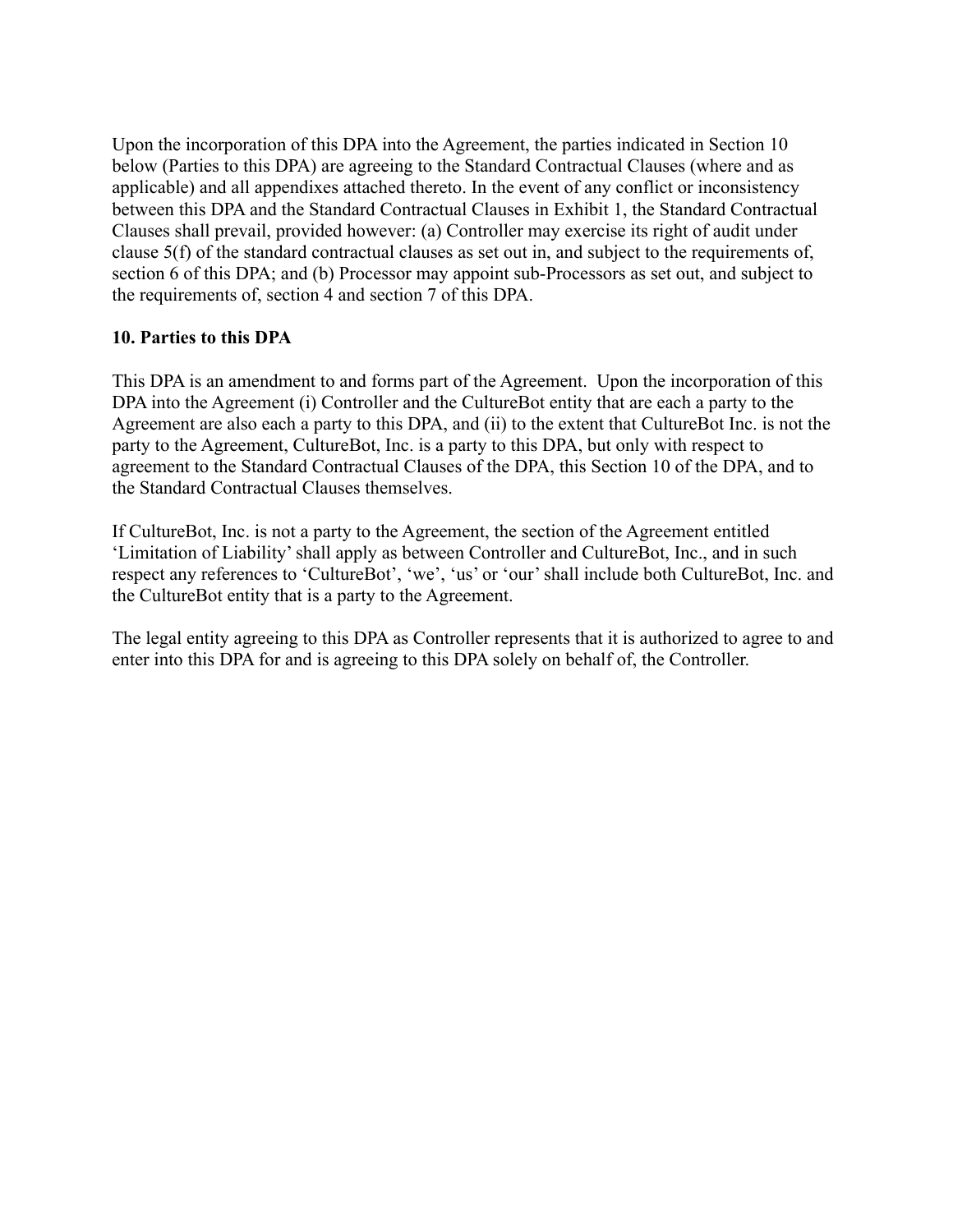# **EXHIBIT 1 - STANDARD CONTRACTUAL CLAUSES**

For the purposes of Article 26(2) of Directive 95/46/EC for the transfer of personal data to processors established in third countries which do not ensure an adequate level of data protection,

The Customer, as defined in the CultureBot Terms & Conditions (the "data exporter")

And

CultureBot Inc., 75 W End Avenue, New York, NY 10023 (the "data importer"),

each a 'party'; together 'the parties',

HAVE AGREED on the following Contractual Clauses (the Clauses) in order to adduce adequate safeguards with respect to the protection of privacy and fundamental rights and freedoms of individuals for the transfer by the data exporter to the data importer of the personal data specified in Appendix 1.

## **Clause 1**

**Definitions** 

For the purposes of the Clauses:

'personal data', 'special categories of data', 'process/processing', 'controller', 'processor', 'data subject' and 'supervisory authority' shall have the same meaning as in Directive 95/46/EC of the European Parliament and of the Council of 24 October 1995 on the protection of individuals with regard to the processing of personal data and on the free movement of such data;

'the data exporter' means the controller who transfers the personal data;

'the data importer' means the processor who agrees to receive from the data exporter personal data intended for processing on his behalf after the transfer in accordance with his instructions and the terms of the Clauses and who is not subject to a third country's system ensuring adequate protection within the meaning of Article 25(1) of Directive 95/46/EC;

'the subprocessor' means any processor engaged by the data importer or by any other subprocessor of the data importer who agrees to receive from the data importer or from any other subprocessor of the data importer personal data exclusively intended for processing activities to be carried out on behalf of the data exporter after the transfer in accordance with his instructions, the terms of the Clauses and the terms of the written subcontract;

'the applicable data protection law' means the legislation protecting the fundamental rights and freedoms of individuals and, in particular, their right to privacy with respect to the processing of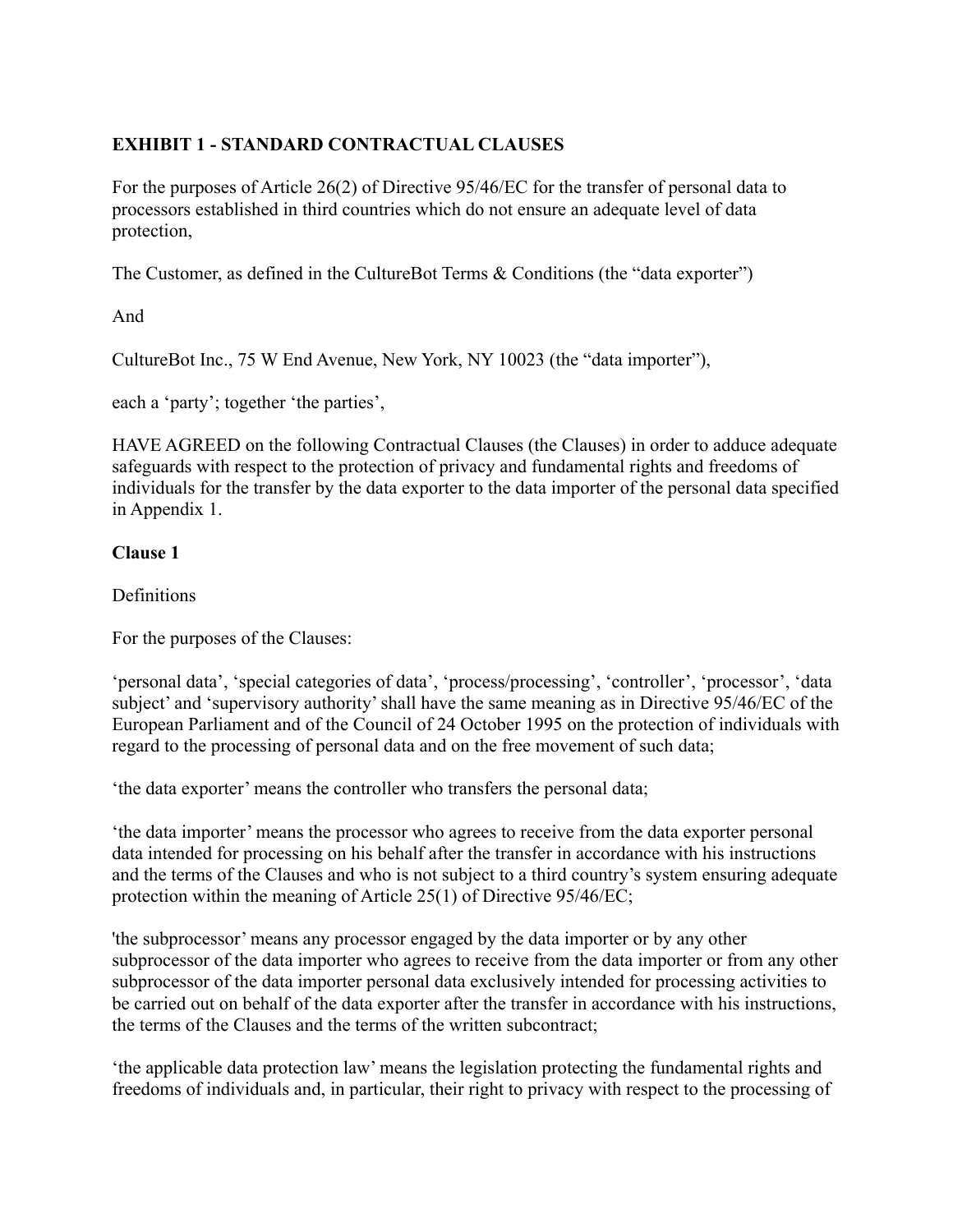personal data applicable to a data controller in the Member State in which the data exporter is established;

'technical and organizational security measures' means those measures aimed at protecting personal data against accidental or unlawful destruction or accidental loss, alteration, unauthorized disclosure or access, in particular where the processing involves the transmission of data over a network, and against all other unlawful forms of processing.

## **Clause 2**

Details of the transfer

The details of the transfer and in particular the special categories of personal data where applicable are specified in Appendix 1 which forms an integral part of the Clauses.

#### **Clause 3**

Third-party beneficiary clause

The data subject can enforce against the data exporter this Clause, Clause 4(b) to (i), Clause 5(a) to (e), and (g) to (j), Clause  $6(1)$  and (2), Clause 7, Clause  $8(2)$ , and Clauses 9 to 12 as third-party beneficiary.

The data subject can enforce against the data importer this Clause, Clause 5(a) to (e) and (g), Clause 6, Clause 7, Clause 8(2), and Clauses 9 to 12, in cases where the data exporter has factually disappeared or has ceased to exist in law unless any successor entity has assumed the entire legal obligations of the data exporter by contract or by operation of law, as a result of which it takes on the rights and obligations of the data exporter, in which case the data subject can enforce them against such entity.

The data subject can enforce against the sub processor this Clause, Clause  $5(a)$  to (e) and (g), Clause 6, Clause 7, Clause 8(2), and Clauses 9 to 12, in cases where both the data exporter and the data importer have factually disappeared or ceased to exist in law or have become insolvent, unless any successor entity has assumed the entire legal obligations of the data exporter by contract or by operation of law as a result of which it takes on the rights and obligations of the data exporter, in which case the data subject can enforce them against such entity. Such third-party liability of the sub processor shall be limited to its own processing operations under the Clauses.

The parties do not object to a data subject being represented by an association or other body if the data subject so expressly wishes and if permitted by national law.

## **Clause 4**

Obligations of the data exporter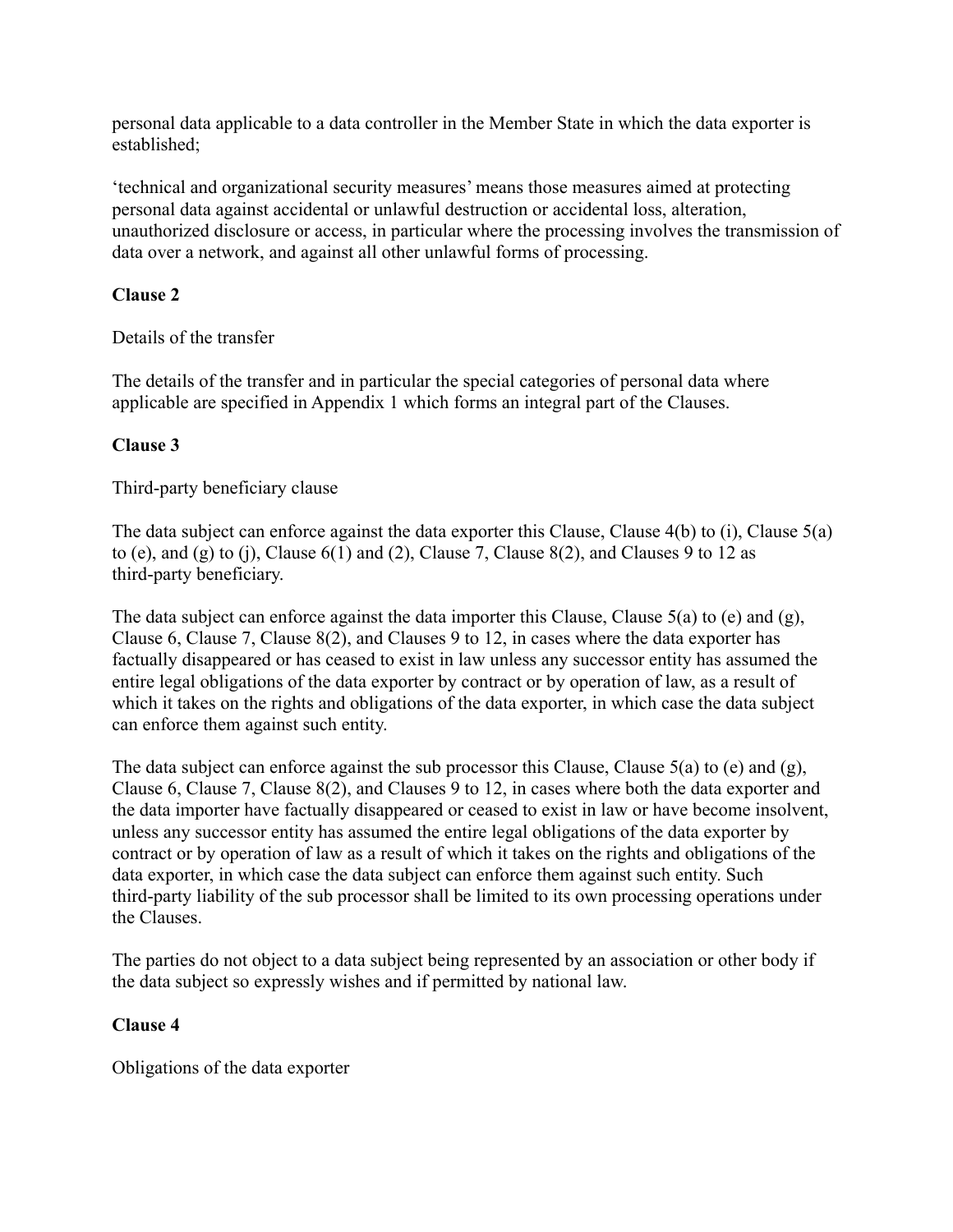The data exporter agrees and warrants:

(a) that the processing, including the transfer itself, of the personal data has been and will continue to be carried out in accordance with the relevant provisions of the applicable data protection law (and, where applicable, has been notified to the relevant authorities of the Member State where the data exporter is established) and does not violate the relevant provisions of that State;

(b) that it has instructed and throughout the duration of the personal data-processing services will instruct the data importer to process the personal data transferred only on the data exporter's behalf and in accordance with the applicable data protection law and the Clauses;

(c) that the data importer will provide sufficient guarantees in respect of the technical and organizational security measures specified in Appendix 2 to this contract;

(d) that after assessment of the requirements of the applicable data protection law, the security measures are appropriate to protect personal data against accidental or unlawful destruction or accidental loss, alteration, unauthorized disclosure or access, in particular where the processing involves the transmission of data over a network, and against all other unlawful forms of processing, and that these measures ensure a level of security appropriate to the risks presented by the processing and the nature of the data to be protected having regard to the state of the art and the cost of their implementation;

(e) that it will ensure compliance with the security measures;

(f) that, if the transfer involves special categories of data, the data subject has been informed or will be informed before, or as soon as possible after, the transfer that its data could be transmitted to a third country not providing adequate protection within the meaning of Directive 95/46/EC;

(g) to forward any notification received from the data importer or any sub processor pursuant to Clause 5(b) and Clause 8(3) to the data protection supervisory authority if the data exporter decides to continue the transfer or to lift the suspension;

(h) to make available to the data subjects upon request a copy of the Clauses, with the exception of Appendix 2, and a summary description of the security measures, as well as a copy of any contract for sub processing services which has to be made in accordance with the Clauses, unless the Clauses or the contract contain commercial information, in which case it may remove such commercial information;

(i) that, in the event of sub processing, the processing activity is carried out in accordance with Clause 11 by a sub processor providing at least the same level of protection for the personal data and the rights of data subject as the data importer under the Clauses; and

(j) that it will ensure compliance with Clause 4(a) to (i).

## **Clause 5**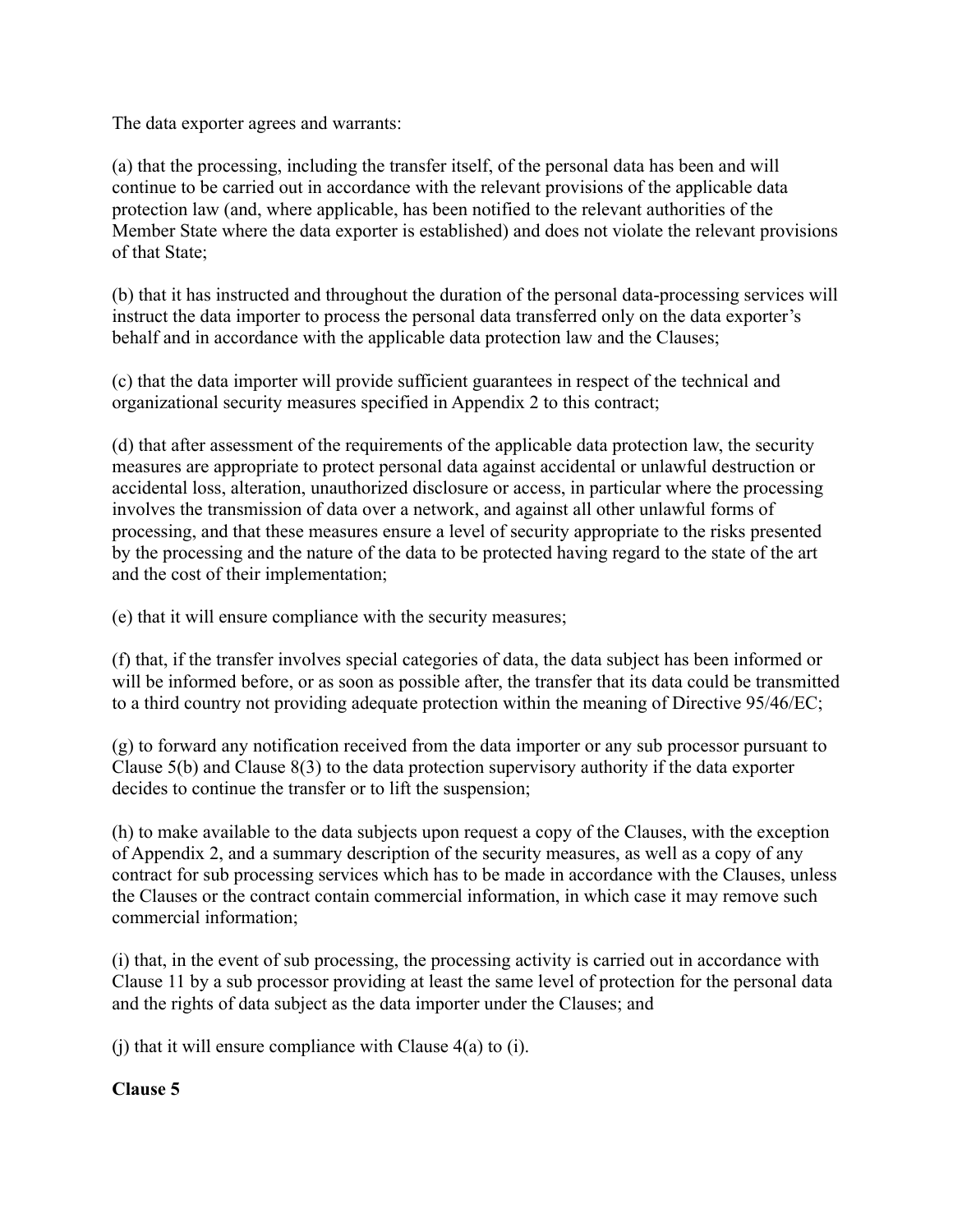Obligations of the data importer

The data importer agrees and warrants:

(a) to process the personal data only on behalf of the data exporter and in compliance with its instructions and the Clauses; if it cannot provide such compliance for whatever reasons, it agrees to inform promptly the data exporter of its inability to comply, in which case the data exporter is entitled to suspend the transfer of data and/or terminate the contract;

(b) that it has no reason to believe that the legislation applicable to it prevents it from fulfilling the instructions received from the data exporter and its obligations under the contract and that in the event of a change in this legislation which is likely to have a substantial adverse effect on the warranties and obligations provided by the Clauses, it will promptly notify the change to the data exporter as soon as it is aware, in which case the data exporter is entitled to suspend the transfer of data and/or terminate the contract;

(c) that it has implemented the technical and organizational security measures specified in Appendix 2 before processing the personal data transferred;

(d) that it will promptly notify the data exporter about:

(i) any legally binding request for disclosure of the personal data by a law enforcement authority unless otherwise prohibited, such as a prohibition under criminal law to preserve the confidentiality of a law enforcement investigation;

(ii) any accidental or unauthorized access; and

(iii) any request received directly from the data subjects without responding to that request, unless it has been otherwise authorized to do so;

(e) to deal promptly and properly with all inquiries from the data exporter relating to its processing of the personal data subject to the transfer and to abide by the advice of the supervisory authority with regard to the processing of the data transferred;

(f) at the request of the data exporter to submit its data-processing facilities for audit of the processing activities covered by the Clauses which shall be carried out by the data exporter or an inspection body composed of independent members and in possession of the required professional qualifications bound by a duty of confidentiality, selected by the data exporter, where applicable, in agreement with the supervisory authority;

(g) to make available to the data subject upon request a copy of the Clauses, or any existing contract for sub processing, unless the Clauses or contract contain commercial information, in which case it may remove such commercial information, with the exception of Appendix 2 which shall be replaced by a summary description of the security measures in those cases where the data subject is unable to obtain a copy from the data exporter;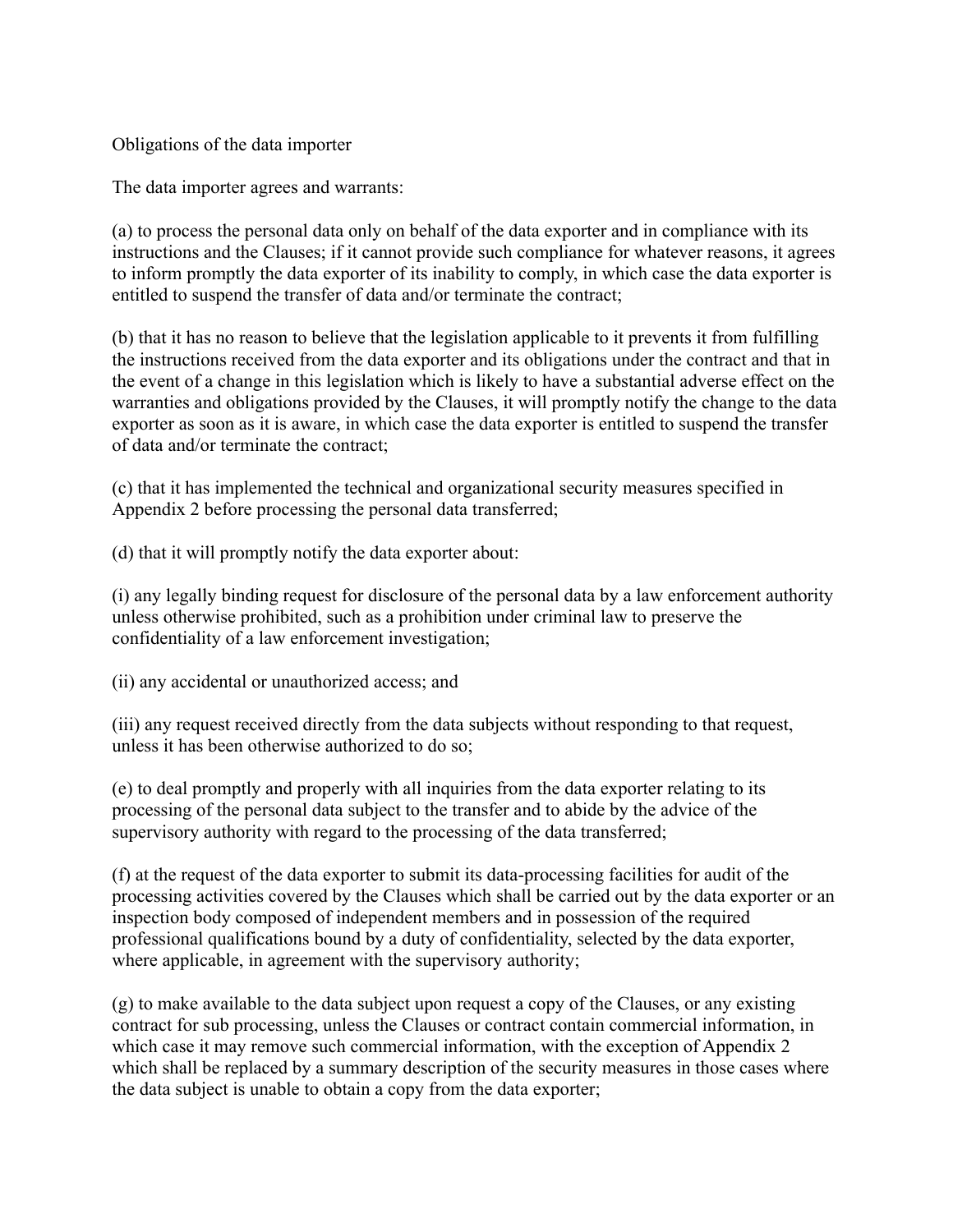(h) that, in the event of sub processing, it has previously informed the data exporter and obtained its prior written consent;

(i) that the processing services by the sub processor will be carried out in accordance with Clause 11;

(j) to send promptly a copy of any sub processor agreement it concludes under the Clauses to the data exporter.

## **Clause 6**

Liability

The parties agree that any data subject, who has suffered damage as a result of any breach of the obligations referred to in Clause 3 or in Clause 11 by any party or sub processor is entitled to receive compensation from the data exporter for the damage suffered.

If a data subject is not able to bring a claim for compensation in accordance with paragraph 1 against the data exporter, arising out of a breach by the data importer or his sub processor of any of their obligations referred to in Clause 3 or in Clause 11, because the data exporter has factually disappeared or ceased to exist in law or has become insolvent, the data importer agrees that the data subject may issue a claim against the data importer as if it were the data exporter, unless any successor entity has assumed the entire legal obligations of the data exporter by contract or by operation of law, in which case the data subject can enforce its rights against such entity. The data importer may not rely on a breach by a sub processor of its obligations in order to avoid its own liabilities.

If a data subject is not able to bring a claim against the data exporter or the data importer referred to in paragraphs 1 and 2, arising out of a breach by the sub processor of any of their obligations referred to in Clause 3 or in Clause 11 because both the data exporter and the data importer have factually disappeared or ceased to exist in law or have become insolvent, the sub processor agrees that the data subject may issue a claim against the data sub processor with regard to its own processing operations under the Clauses as if it were the data exporter or the data importer, unless any successor entity has assumed the entire legal obligations of the data exporter or data importer by contract or by operation of law, in which case the data subject can enforce its rights against such entity. The liability of the sub processor shall be limited to its own processing operations under the Clauses.

## **Clause 7**

Mediation and jurisdiction

The data importer agrees that if the data subject invokes against its third-party beneficiary rights and/or claims compensation for damages under the Clauses, the data importer will accept the decision of the data subject: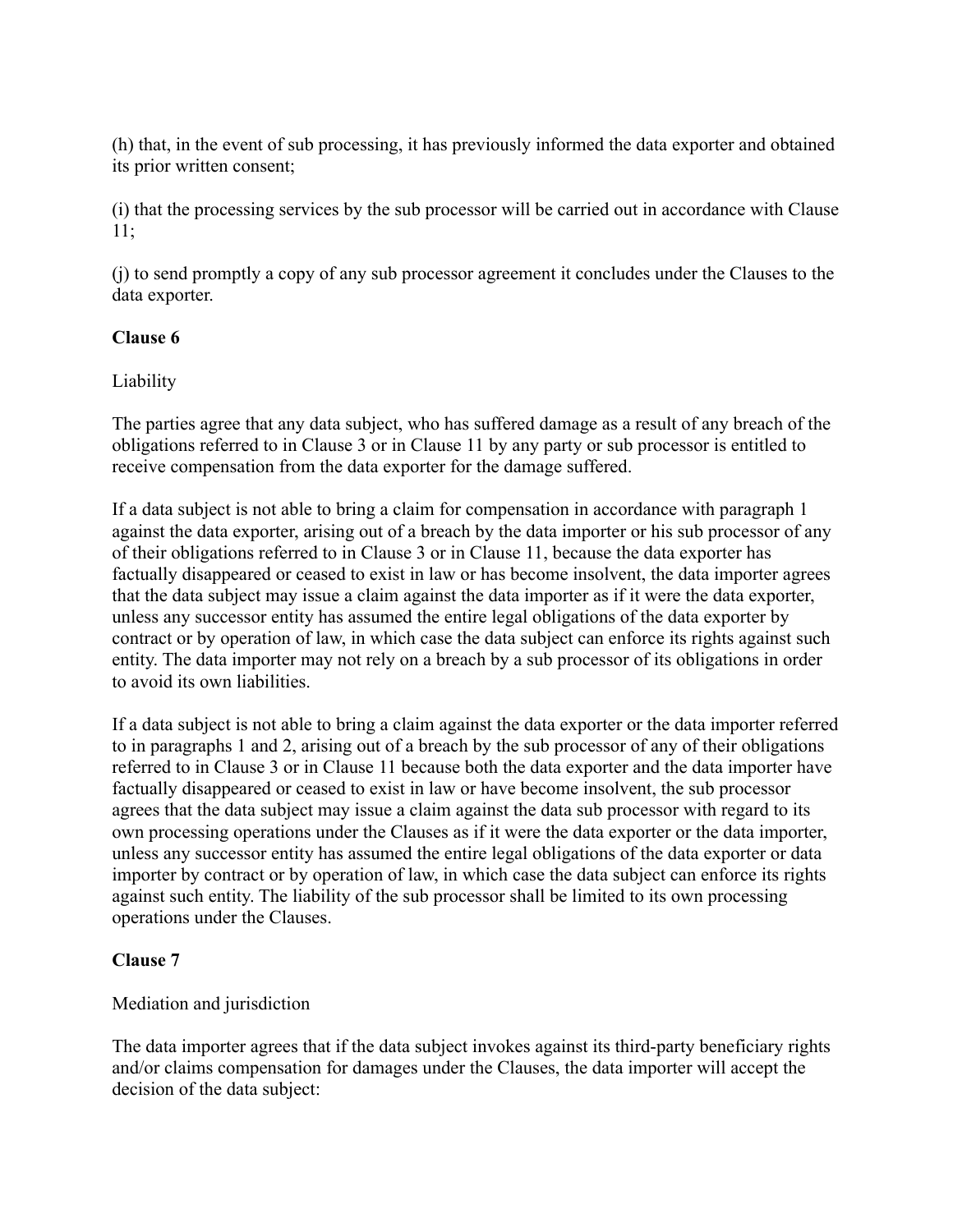(a) to refer the dispute to mediation, by an independent person or, where applicable, by the supervisory authority;

(b) to refer the dispute to the courts in the Member State in which the data exporter is established.

The parties agree that the choice made by the data subject will not prejudice its substantive or procedural rights to seek remedies in accordance with other provisions of national or international law.

## **Clause 8**

Cooperation with supervisory authorities

The data exporter agrees to deposit a copy of this contract with the supervisory authority if it so requests or if such deposit is required under the applicable data protection law. The parties agree that the supervisory authority has the right to conduct an audit of the data importer, and of any sub processor, which has the same scope and is subject to the same conditions as would apply to an audit of the data exporter under the applicable data protection law.

The data importer shall promptly inform the data exporter about the existence of legislation applicable to it or any sub processor preventing the conduct of an audit of the data importer, or any sub processor, pursuant to paragraph 2. In such a case the data exporter shall be entitled to take the measures foreseen in Clause 5(b).

# **Clause 9**

## Governing law

The Clauses shall be governed by the law of the Member State in which the data exporter is established.

## **Clause 10**

Variation of the contract

The parties undertake not to vary or modify the Clauses. This does not preclude the parties from adding clauses on business related issues where required as long as they do not contradict the Clause.

## **Clause 11**

Sub processing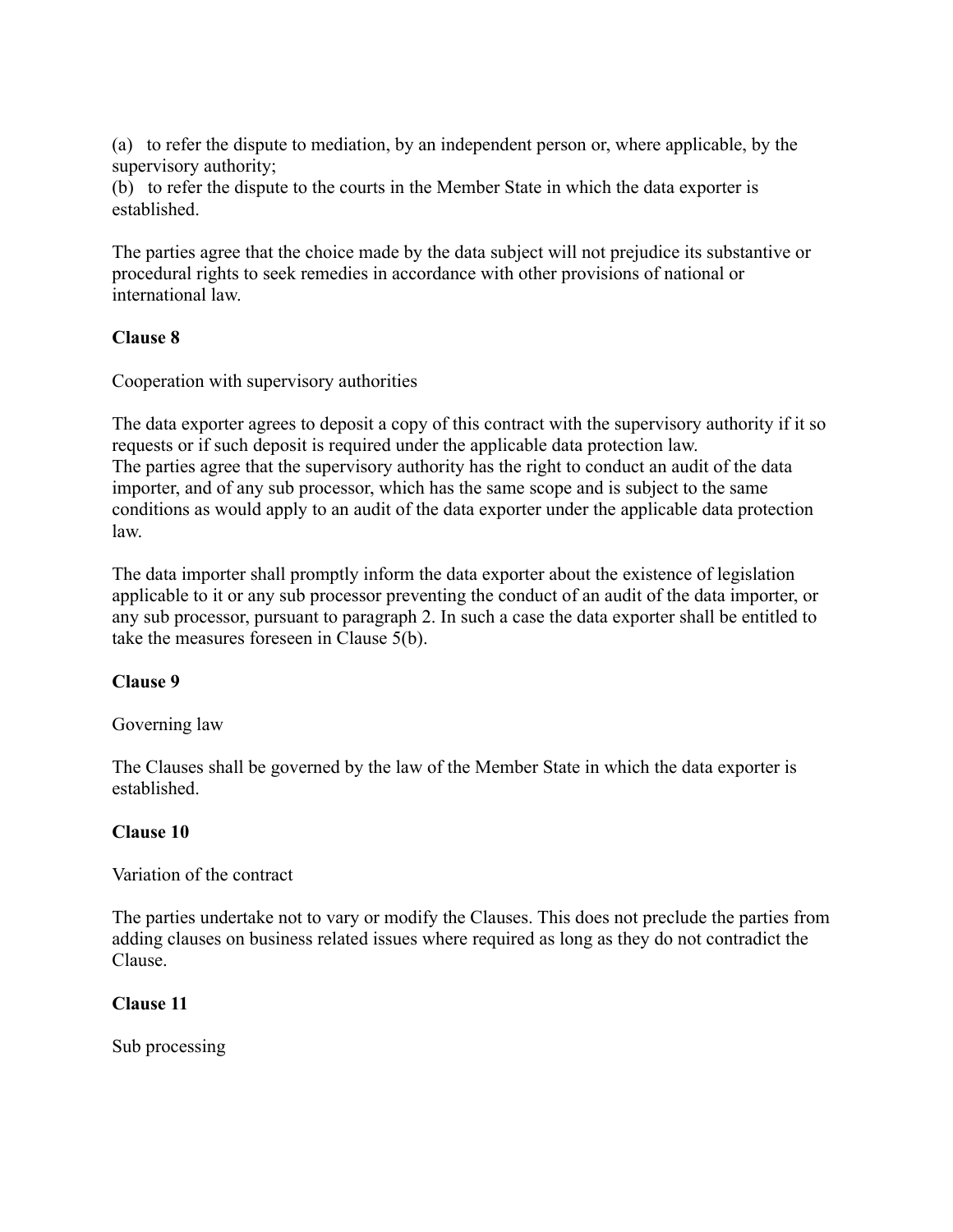The data importer shall not subcontract any of its processing operations performed on behalf of the data exporter under the Clauses without the prior written consent of the data exporter. Where the data importer subcontracts its obligations under the Clauses, with the consent of the data exporter, it shall do so only by way of a written agreement with the sub processor which imposes the same obligations on the sub processor as are imposed on the data importer under the Clauses. Where the sub processor fails to fulfil its data protection obligations under such written agreement the data importer shall remain fully liable to the data exporter for the performance of the sub processor's obligations under such agreement.

The prior written contract between the data importer and the sub processor shall also provide for a third-party beneficiary clause as laid down in Clause 3 for cases where the data subject is not able to bring the claim for compensation referred to in paragraph 1 of Clause 6 against the data exporter or the data importer because they have factually disappeared or have ceased to exist in law or have become insolvent and no successor entity has assumed the entire legal obligations of the data exporter or data importer by contract or by operation of law. Such third-party liability of the sub processor shall be limited to its own processing operations under the Clauses.

The provisions relating to data protection aspects for sub processing of the contract referred to in paragraph 1 shall be governed by the law of the Member State in which the data exporter is established.

The data exporter shall keep a list of sub processing agreements concluded under the Clauses and notified by the data importer pursuant to Clause 5(j), which shall be updated at least once a year. The list shall be available to the data exporter's data protection supervisory authority.

## **Clause 12**

Obligation after the termination of personal data-processing services

The parties agree that on the termination of the provision of data-processing services, the data importer and the sub processor shall, at the choice of the data exporter, return all the personal data transferred and the copies thereof to the data exporter or shall destroy all the personal data and certify to the data exporter that it has done so, unless legislation imposed upon the data importer prevents it from returning or destroying all or part of the personal data transferred. In that case, the data importer warrants that it will guarantee the confidentiality of the personal data transferred and will not actively process the personal data transferred anymore.

The data importer and the sub processor warrant that upon request of the data exporter and/or of the supervisory authority, it will submit its data-processing facilities for an audit of the measures referred to in paragraph Appendix 1 - Details of Processing

This Appendix forms part of the Clauses. The Member States may complete or specify, according to their national procedures, any additional necessary information to be contained in this Appendix.

#### A. Data exporter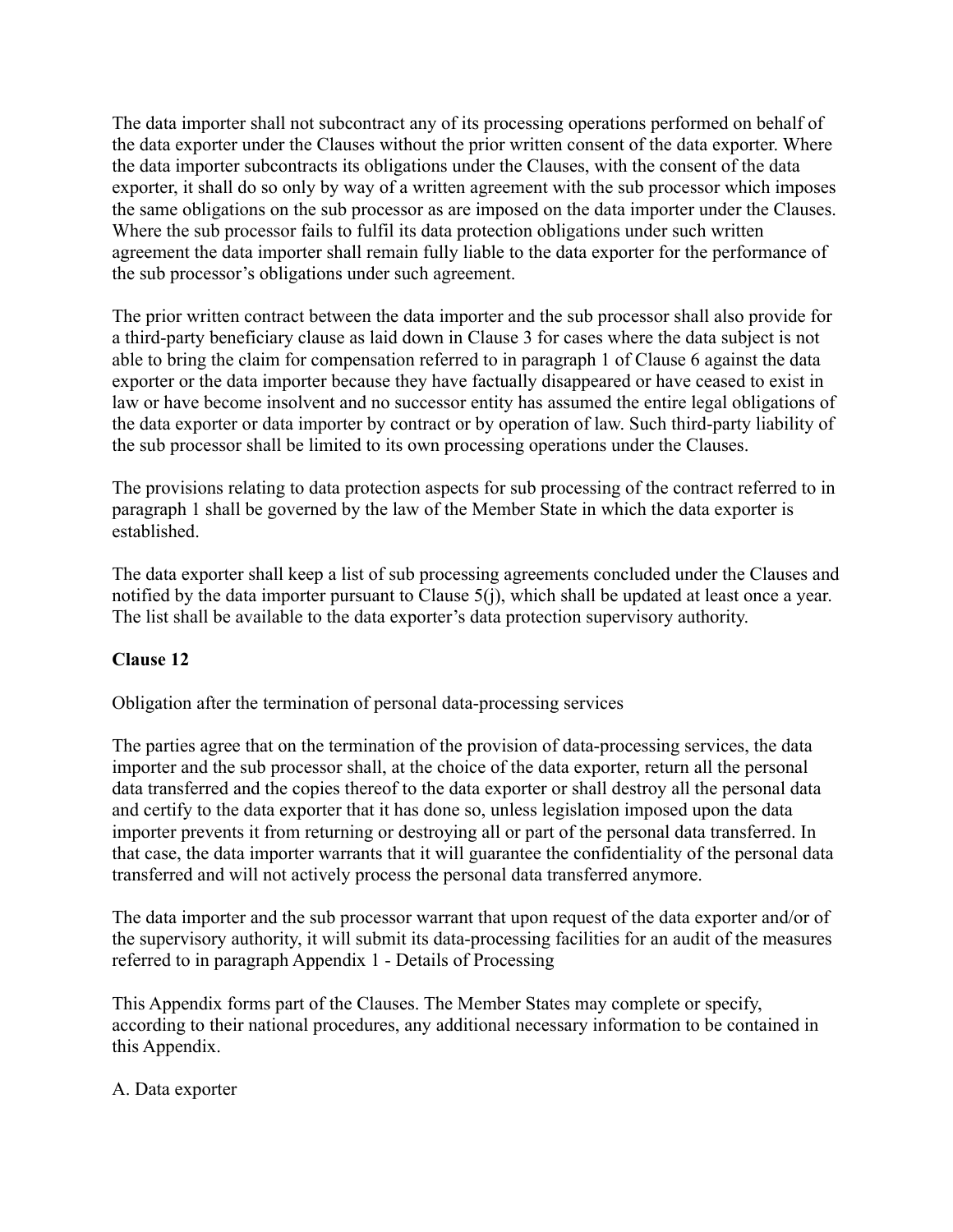The data exporter is the Customer, as defined in the CultureBot Terms & Conditions ("Agreement").

#### B. Data importer

The data importer is CultureBot, Inc., a global provider of inbound marketing and sales software.

C. Data subjects

Categories of data subjects set out under Section 2 of the Data Processing Agreement to which the Clauses are attached.

#### D. Categories of data

Categories of personal data set out under Section 2 of the Data Processing Agreement to which the Clauses are attached.

E. Special categories of data (if appropriate) The parties do not anticipate the transfer of special categories of data.

F. Processing operations

The processing activities set out under Section 2 of the Data Processing Agreement to which the Clauses are attached:

Appendix 2 - Technical and Organizational Security Measures

This Appendix forms part of the Clauses.

Description of the technical and organizational security measures implemented by the data importer in accordance with Clauses 4(d) and 5(c) (or document/legislation attached):

CultureBot currently observes the security practices described in this Appendix 2. Notwithstanding any provision to the contrary otherwise agreed to by data exporter, CultureBot may modify or update these practices at its discretion provided that such modification and update does not result in a material degradation in the protection offered by these practices. All capitalized terms not otherwise defined herein shall have the meanings as set forth in the Agreement.

- a) Access Control
- i) Preventing Unauthorized Product Access

Outsourced processing: CultureBot hosts its Service with outsourced cloud infrastructure providers. Additionally, CultureBot maintains contractual relationships with vendors in order to provide the Service in accordance with our Data Processing Agreement. CultureBot relies on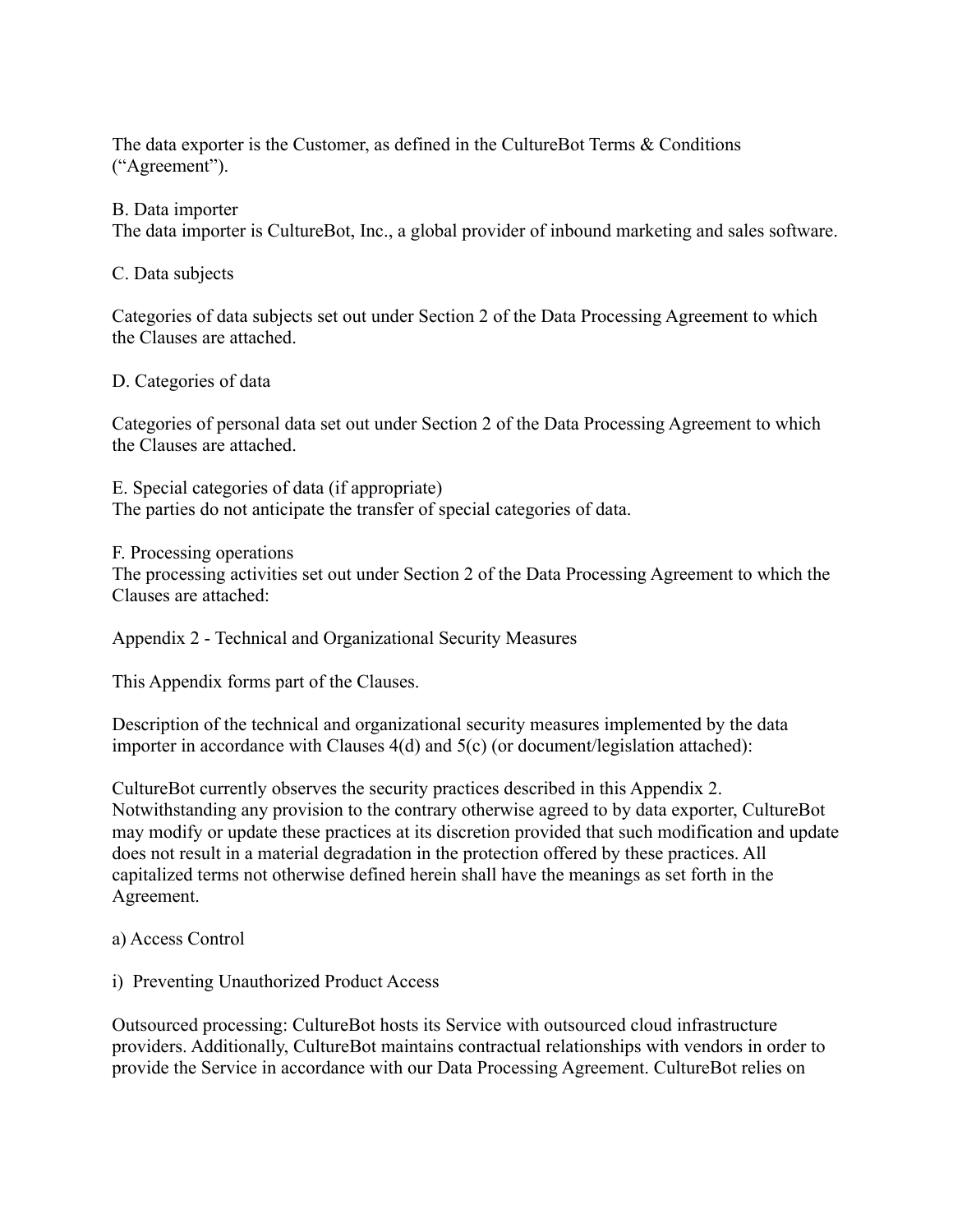contractual agreements, privacy policies, and vendor compliance programs in order to protect data processed or stored by these vendors.

Physical and environmental security: CultureBot hosts its product infrastructure with multi-tenant, outsourced infrastructure providers. The physical and environmental security controls are audited for SOC 2 Type II and ISO 27001 compliance, among other certifications.

Authentication: CultureBot implemented a uniform password policy for its customer products. Customers who interact with the products via the user interface must authenticate before accessing non-public customer data.

Authorization: Customer data is stored in multi-tenant storage systems accessible to Customers via only application user interfaces and application programming interfaces. Customers are not allowed direct access to the underlying application infrastructure. The authorization model in each of CultureBot' products is designed to ensure that only the appropriately assigned individuals can access relevant features, views, and customization options.

Authorization to data sets is performed through validating the user's permissions against the attributes associated with each data set.

Application Programming Interface (API) access: Public product APIs may be accessed using an API key or through Oauth authorization.

ii) Preventing Unauthorized Product Use

CultureBot implements industry standard access controls and detection capabilities for the internal networks that support its products.

Access controls: Network access control mechanisms are designed to prevent network traffic using unauthorized protocols from reaching the product infrastructure. The technical measures implemented differ between infrastructure providers and include Virtual Private Cloud (VPC) implementations, security group assignment, and traditional firewall rules.

Intrusion detection and prevention: CultureBot implemented a Web Application Firewall (WAF) solution to protect hosted customer websites and other internet-accessible applications. The WAF is designed to identify and prevent attacks against publicly available network services.

Static code analysis: Security reviews of code stored in CultureBot' source code repositories is performed, checking for coding best practices and identifiable software flaws.

Penetration testing: CultureBot maintains relationships with industry recognized penetration testing service providers for four annual penetration tests. The intent of the penetration tests is to identify and resolve foreseeable attack vectors and potential abuse scenarios.

iii) Limitations of Privilege & Authorization Requirements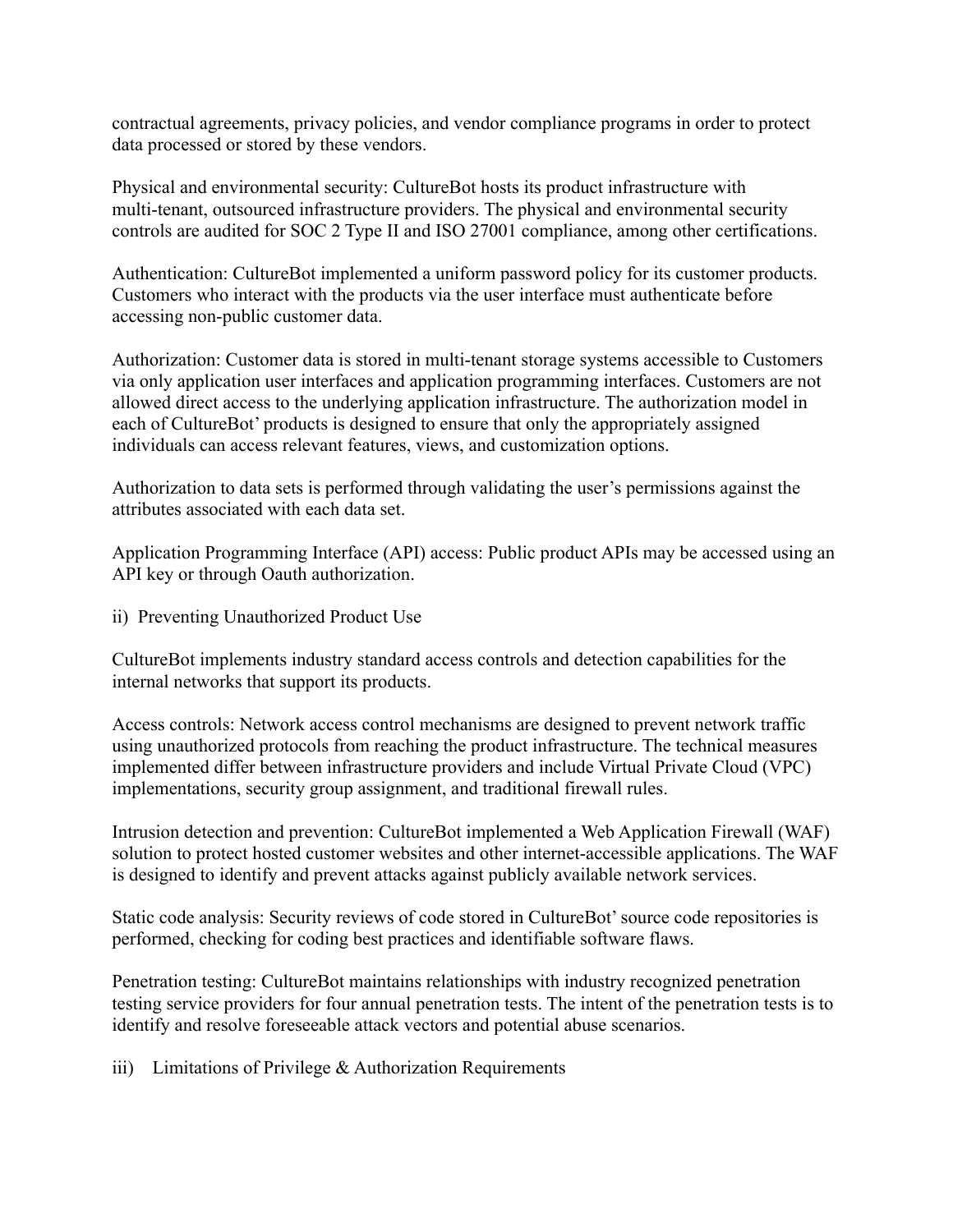Product access: A subset of CultureBot' employees have access to the products and to customer data via controlled interfaces. The intent of providing access to a subset of employees is to provide effective customer support, to troubleshoot potential problems, to detect and respond to security incidents and implement data security. Access is enabled through "just in time" requests for access; all such requests are logged. Employees are granted access by role, and reviews of high-risk privilege grants are initiated daily. Employee roles are reviewed at least once every six months.

Background checks: All CultureBot employees undergo a third-party background check prior to being extended an employment offer, in accordance with and as permitted by the applicable laws. All employees are required to conduct themselves in a manner consistent with company guidelines, non-disclosure requirements, and ethical standards.

#### b) Transmission Control

In-transit: CultureBot makes HTTPS encryption (also referred to as SSL or TLS) available on every one of its login interfaces and for free on every customer site hosted on the CultureBot products. CultureBot' HTTPS implementation uses industry standard algorithms and certificates.

At-rest: CultureBot stores user passwords following policies that follow industry standard practices for security. CultureBot has implemented technologies to ensure that stored data is encrypted at rest.

### c) Input Control

Detection: CultureBot designed its infrastructure to log extensive information about the system behavior, traffic received, system authentication, and other application requests. Internal systems aggregated log data and alert appropriate employees of malicious, unintended, or anomalous activities. CultureBot personnel, including security, operations, and support personnel, are responsive to known incidents.

Response and tracking: CultureBot maintains a record of known security incidents that includes description, dates and times of relevant activities, and incident disposition. Suspected and confirmed security incidents are investigated by security, operations, or support personnel; and appropriate resolution steps are identified and documented. For any confirmed incidents, CultureBot will take appropriate steps to minimize product and Customer damage or unauthorized disclosure.

Communication: If CultureBot becomes aware of unlawful access to Customer data stored within its products, CultureBot will: 1) notify the affected Customers of the incident; 2) provide a description of the steps CultureBot is taking to resolve the incident; and 3) provide status updates to the Customer contact, as CultureBot deems necessary. Notification(s) of incidents, if any, will be delivered to one or more of the Customer's contacts in a form CultureBot selects, which may include via email or telephone.

#### d) Availability Control